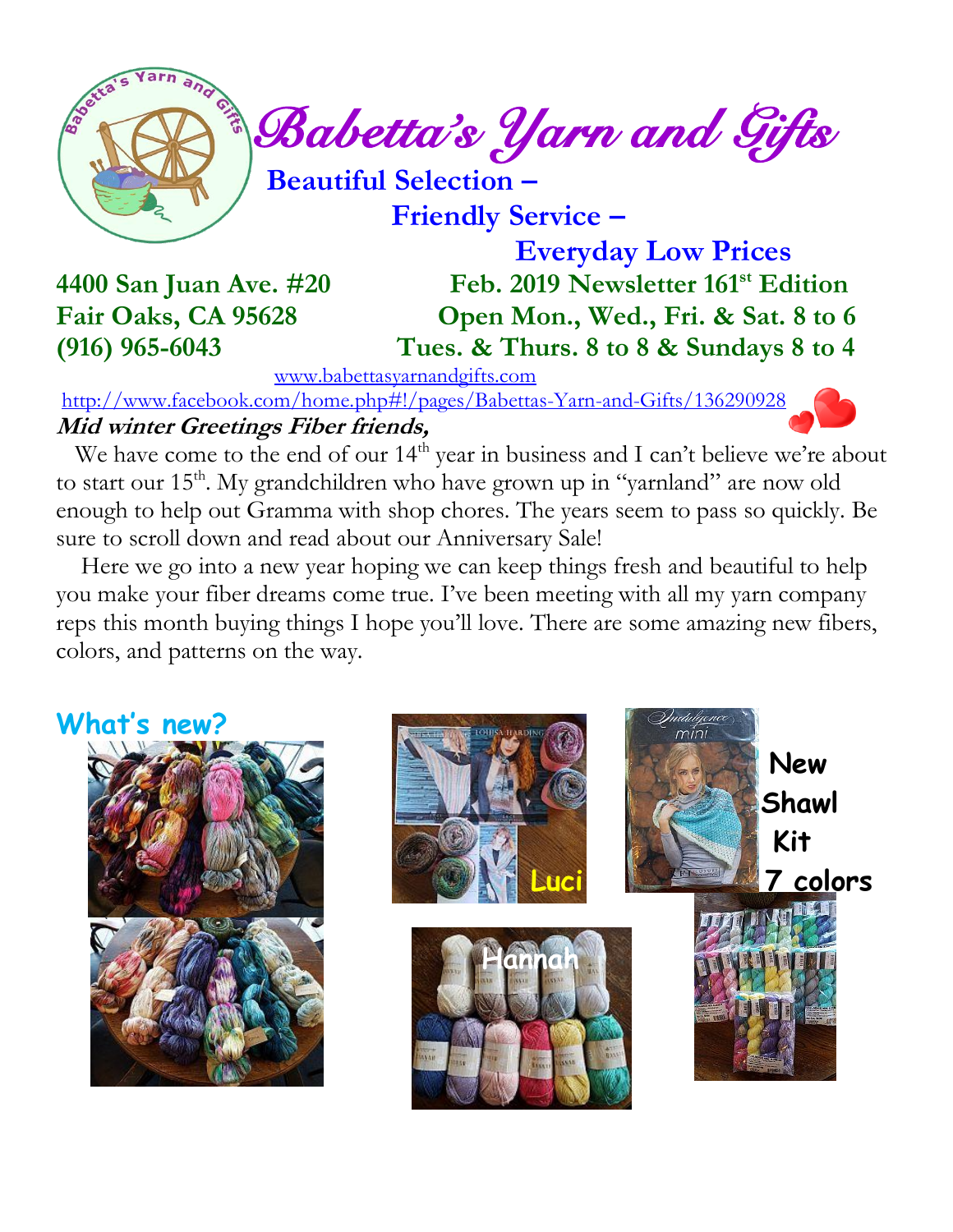#### **Manos del Uruguay Maxima & Clara**



**Union from Trendsetter in 29 colors Is made of recycled wool & acrylic**





 **Brown Sheep Co. Stratosphere**





**Coming soon…**

**Spring yarns from Berroco, Rowan, Manos del Uruguay, the Kelbourne Woolens, Malabrigo, Noro, & Jamison Spindrift**

# **Babetta's 14 th Anniversary Celebration** *February 1<sup>st</sup> & 2<sup>nd</sup>*

**Door prizes \* A gift and a coupon for 10% off a future purchase with every purchase of \$20 or more \* Select yarns at 50% off \* 20% off all Misti Alpaca Yarns, 20% off all Debbie Bliss Yarns, & 20% off all Classic Elite Yarns**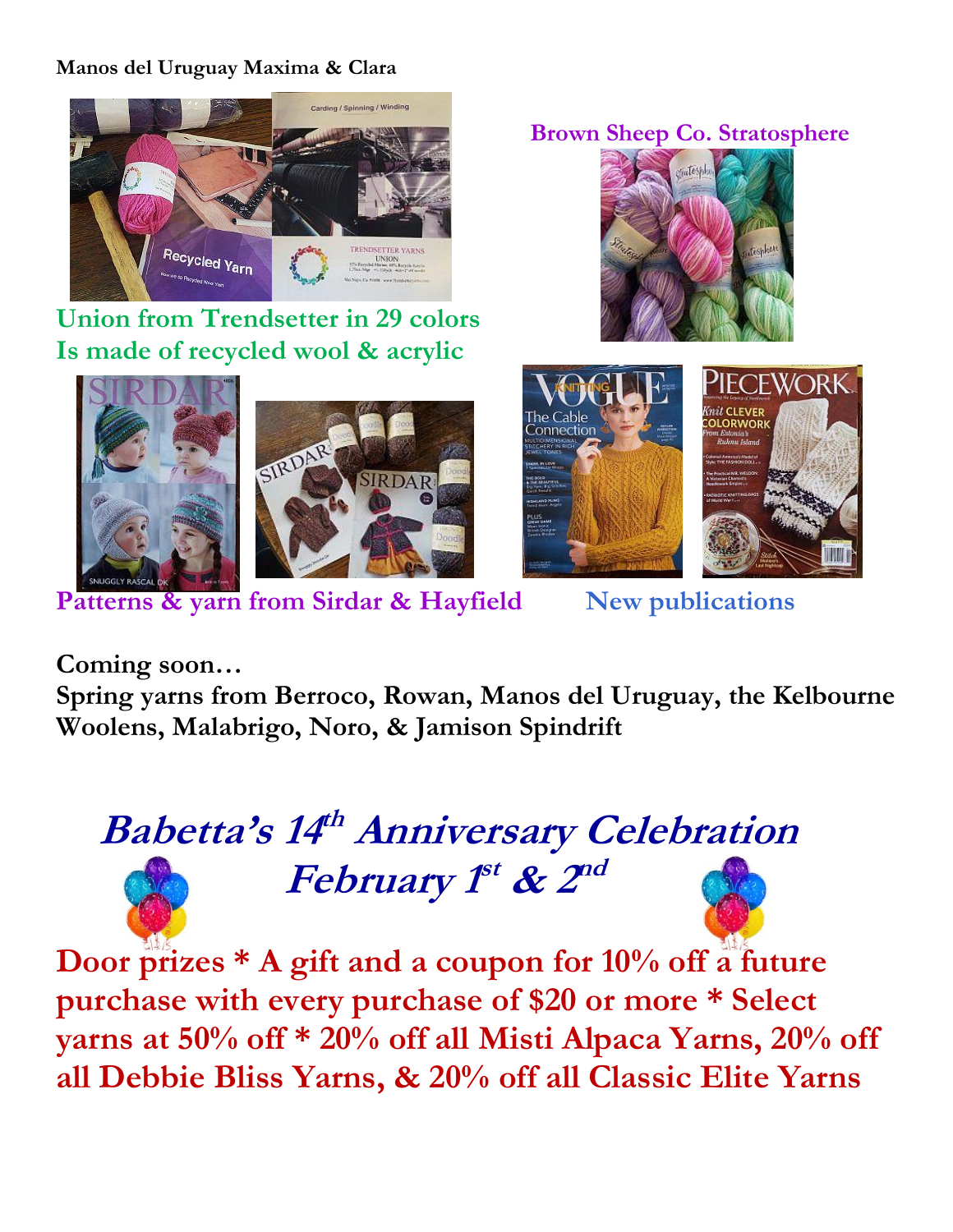## **Butterfly Shawl KAL with Gustine**

**Learn short rows in this absolutely beautiful shawl.**

**Feb. 21 & 28 and March 7 6:30 – 8pm Registration \$50 and 10% off materials Class size limited. Sign up early!**



## **Classes for February 2019**

 *In our project classes you can learn to knit anything from scarves to socks to felted purses to lace shawls to hats to sweaters. Pick your project and join in the fun. Our knitters inspire each other to try new things by sharing ideas and showing off their latest creation. Sign up for one of our classes and you will receive a coupon for 10% off.*

 **Pre-registration is required as class sizes are limited. Please choose your dates carefully. Because of scheduling conflicts and complications, make-up classes will only be allowed under special circumstances and individual consideration.**

*Our project class knitting teachers Maya & Gustine have been teaching at Babetta's for 12 years and can help you make your fiber dreams come true in a fun and patient atmosphere.*

**Tuesdays 2/5, 2/12 & 2/19** Knitting Project 10am – 11:30am fee \$50 Knitting Project 6pm – 7:30pm fee \$50 **Wednesdays 2/6, 2/13 & 2/20** Knitting Project  $1pm - 2:30pm$  fee \$50 Knitting Project 3:30pm- 5pm fee \$50 **Thursday 2/7, 2/14 & 2/21** Knitting Project 10am – 11:30am \$50 Knitting Project 6pm  $- 7:30$ pm fee \$50 **Saturdays 2/9, 2/16 & 2/23** Knitting Project 4pm – 5:30pm fee \$50.

#### **Private Lessons**

Knitting or Crochet \$20 an hour Group Knitting or Crochet Private lessons \$15 an hour per person. Spinning or weaving \$25 an hour Group rates are \$20 an hour per person. 50% deposit required when scheduling. Cancellations with less than 24 hour notice will forfeit deposit with exceptions for emergencies. Other cancellations can be transferred to rescheduled lessons or store

### **Charity Knitting Group**

 How would you like to do some charity knitting/crocheting with a lovely group of people? **"The Purls of Fair Oaks"** meets the 2nd & 4th Thursday every month from 10am to noon here at **Babetta's.** This wonderful group of knitters makes newborn hats for local hospitals. If you'd like to come join the group there's always room for more. This month's dates are 2/14 & 2/28..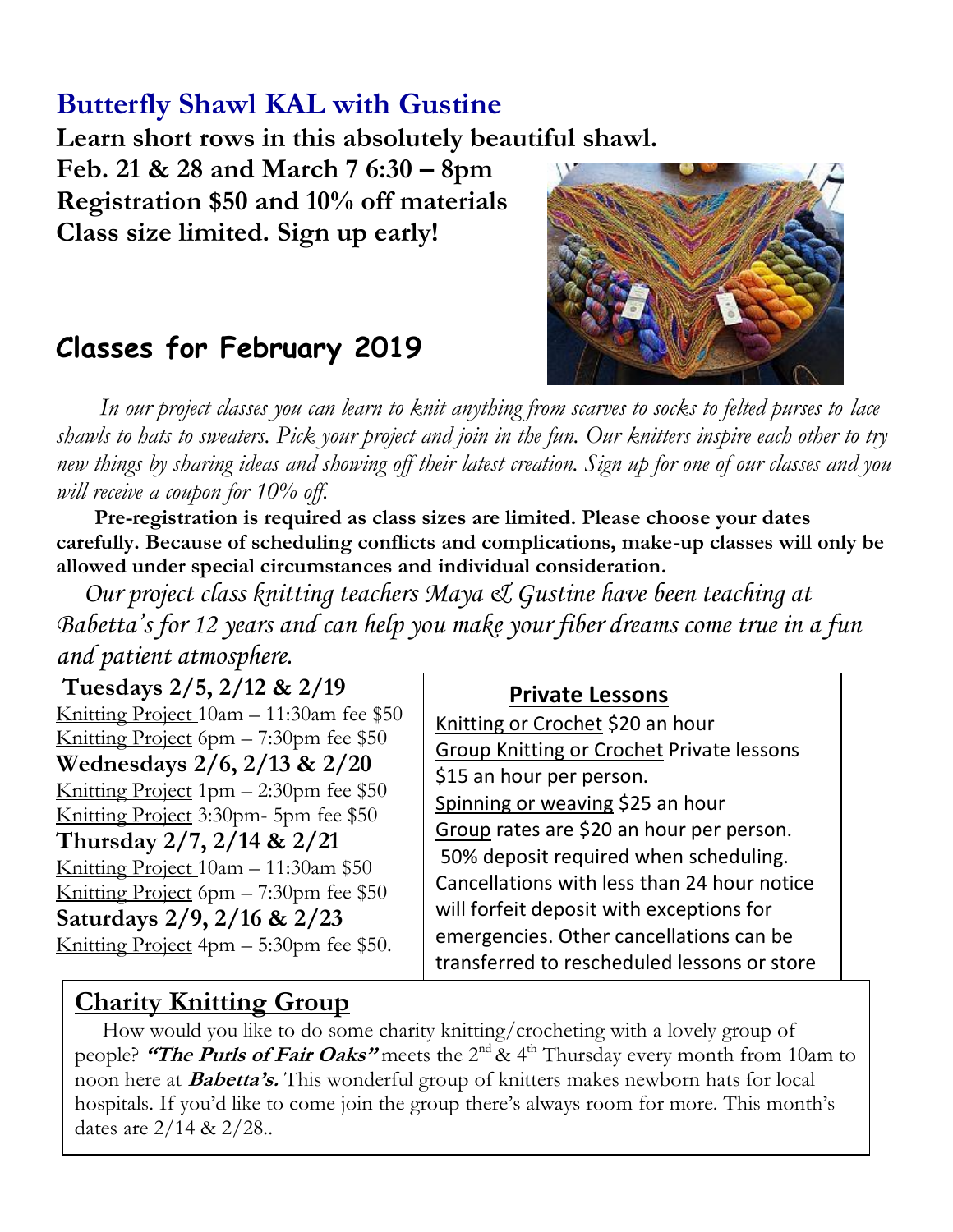

Inspired by the Outlander series here's a design by our own Gustine in the style of the original location. Imagine yourself strolling through the mist of a Moorland Bog dotted with Scottish Black Face Sheep.

## **The Moorland Bog Wrap**

Materials: 1 skein Malabrigo Merino Lace (470 yards), size 11 needles



CO loosly 70 sts, I used a knitted cast on, and knit 2 rows. Rows 1-8 work in st st beginning with a knit row on the right side. Row 9 (RS): \* K 10, YO twice and drop two stitches off left needle, \* Repeat \*\* once more, K 22, yo twice, drop two stitches off left needle, repeat \*\* once more, end with K 10. Row 10: Purl row, working double yarn overs by first purling and then knitting into each. Your stitch count should remain 70. Rows 11-20 work in st st. Row 21 (RS): K9, \*k2tog, double yo, k2tog, k8,\* k2tog, double yo, k20, repeat \*\* once more, k2 tog, double yo, k2 tog, k9. Row 22: Same as row 10. Rows 23-32 work in st st. Row 33:\* K 10, YO twice and drop two stitches off left needle, \*K 22, yo twice, drop two stitches off left needle, repeat \*\* twice, k 10. Row 34: Repeat row 10. Rows 35-44: st st. Row 45: K9, k2tog, double yo, k2tog, k20, \*k2tog, double yo, k2tog, k8,\* repeat \*\* once more, k2tog, double yo, k2tog, k9. Row 46: Repeat row 10 Rows 47-56: st st Row 57: K 22, \*YO twice and drop two stitches off left needle, K10,\* repeat \*\* 3 times. Row 58: row 10 Rows 59-68: st st Row 69: K 21, \*k2tog, double yo, k2tog, k8,\* repeat \*\* twice, k2tog, double yo, k2tog, k9.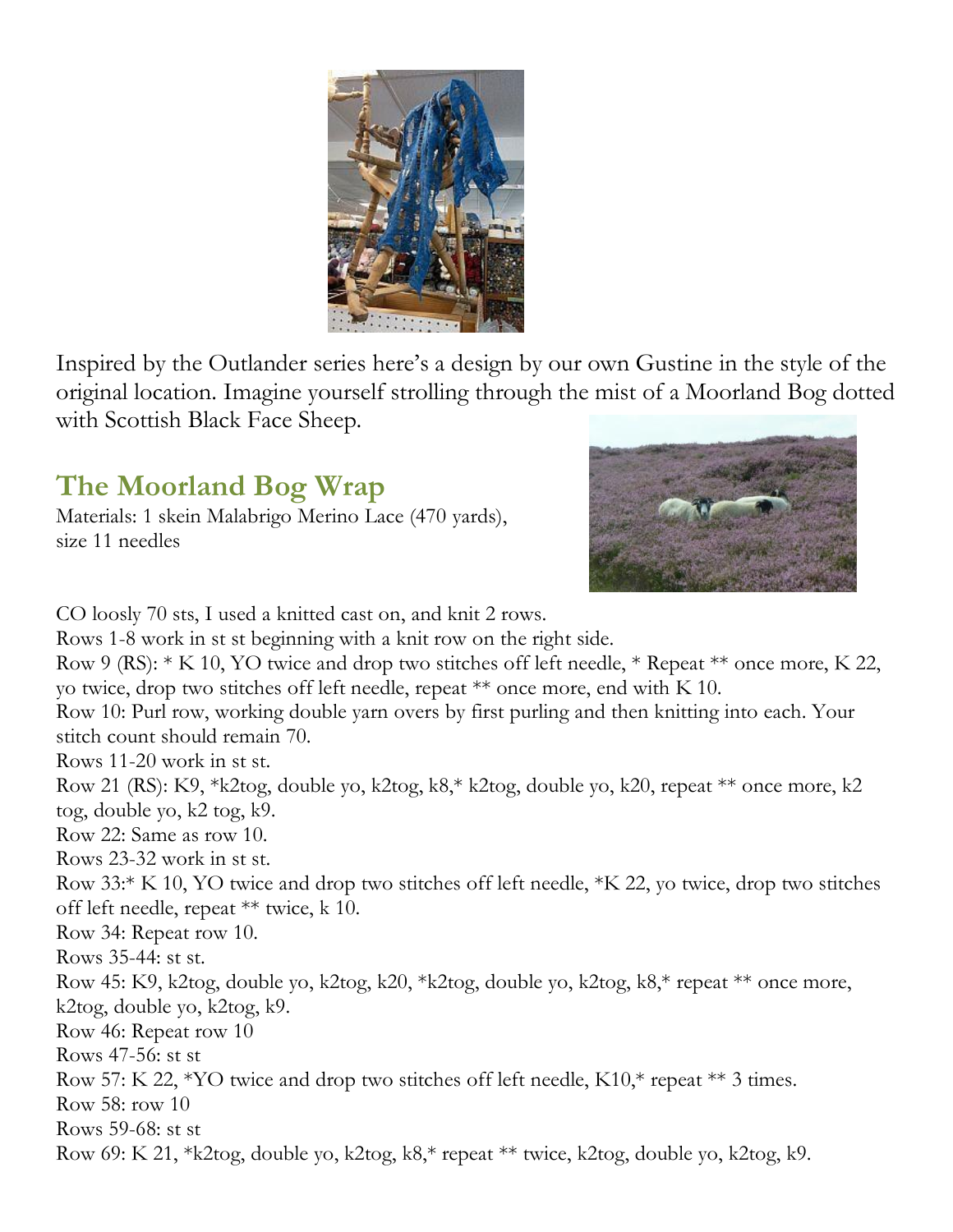Row 70: row 10. Rows 71-80: st st. Row 81: \* K 10, YO twice and drop two stitches off left needle, \* repeat \*\* 4 times, k22. Row 82: row 10. Rows 83-92: st st. Row 93: K9, \*k2tog, double yo, k2tog, k8,\*repeat \*\* 3 times, k2tog, double yo, k2tog, k 21. Row 94: row 10 Rows 95-104: st st. Row 105: \*K 10, YO twice and drop two stitches off left needle, \* repeat \*\* 3 times, k22, YO twice and drop two stitches off left needle, k 10. Row 106: rep row 10 Rows 107-116: st st Row 117: K9, \*k2tog, double yo, k2tog, k8,\*repeat \*\* 2 times, k2tog, double yo, k2tog, k20, k2tog, double yo, k2tog, k9. Row 118: row 10 Rows 119-128: st st. Repeat rows 9-103. Next row (WS): Knit. Last row (RS):<sup>\*</sup>K 10, YO twice and drop two stitches off left needle, \* repeat \*\* 5 times, k 10. Bind off all stitches working each yarn over separately in the bind off. Felting best done by hand.

## **Crocheted Clara Poncho**



Materials: 2 skeins Manos del Uruguay Clara, size F crochet hook Ch 71

Row 1: sc in second ch from hook & across (70 sc), ch 1, turn

Row 2: sc in  $1^{st}$  sc, sk next 2 sc, in next sc work (sc,ch3,3dc)\* (sk next sc, sc in next sc,ch3) twice, sk next 2 sc, in next sc work (sc, ch3, 3dc), repeat from \* to last 3 sc, sk next 2 sc, sc in last sc, ch 1, turn.

Row 3: sc in 1<sup>st</sup> sc, in next ch-3 sp work (sc,ch3,3dc)  $*$  (sc in next ch-3 sp, ch3) twice, in next ch-3 sp work (sc, ch3,3dc), rep from \* to last 2sc, sk next sc, sc in last sc, ch1, turn

Repeat row 3 34 times